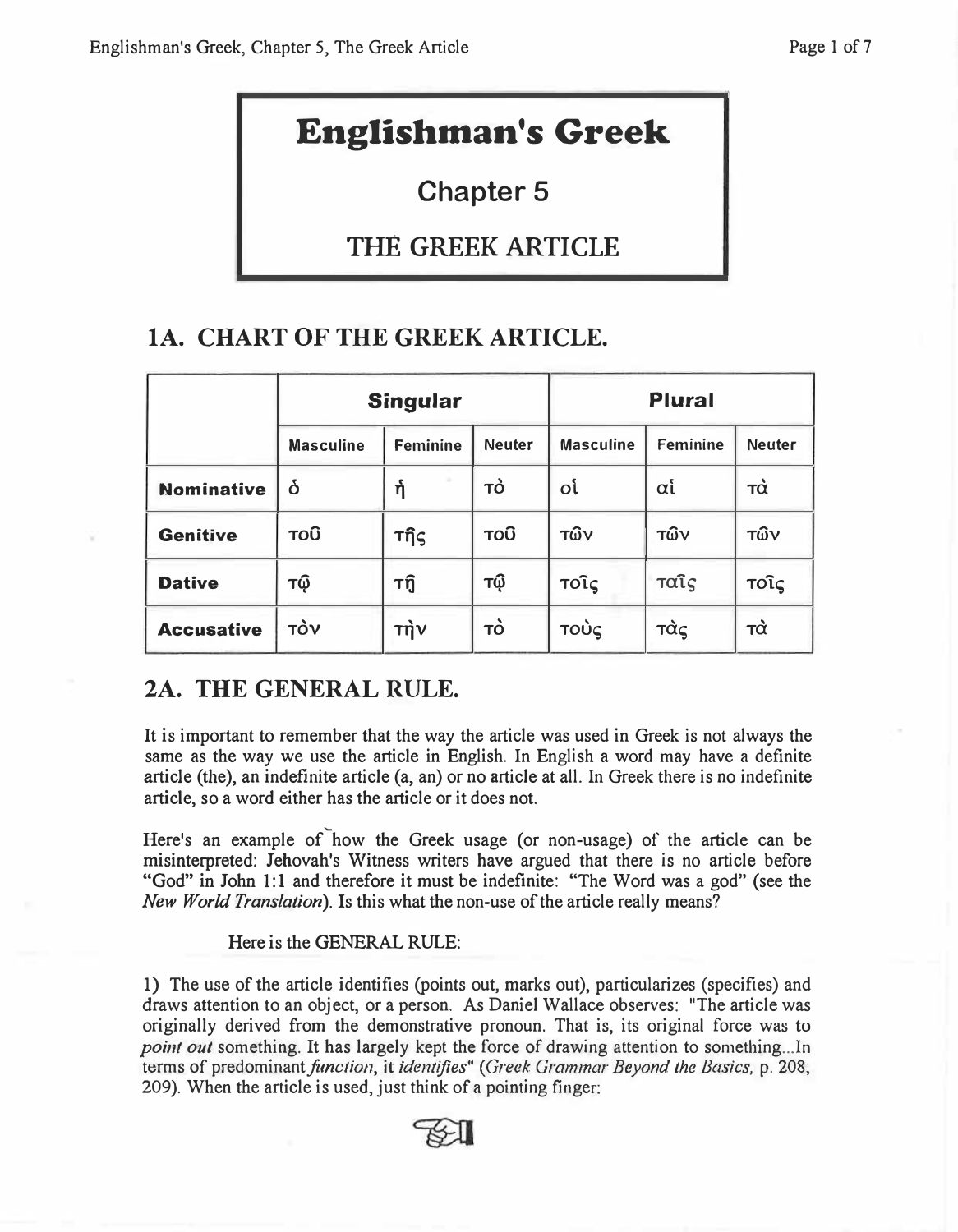2) The absence of the article describes, defines, characterizes and qualifies.

## EXAMPLE 1

If you said "river" (no article) to a Greek he would ask "What is a river?" He would want a definition or a description. He would want you to tell him what a river is like: "A river is a flowing body of water, etc."

If you said "the river" (article) to a Greek he would ask "Which river? Are you talking about the Nile or the Jordan?" He would want you to identify and specify which river you were referring to.

## EXAMPLE 2

The word "king" had a special meaning in Greek literature. If the Greeks were speaking of a particular king, whether it be this king or that king, they would say "the king" (article). But when they spoke of "king" (no article) they thought of what a king was really like, and the one person above all others who was "king" to them was THE KING OF PERSIA (their great enemy!). The very word "king" itself seemed to describe him!

In a similar manner, the Greeks would "the Lord" (article) in the LXX (Septuagint, the Greek Old Testament) to point out someone who was a master, such as the master of a slave (see Exodus 21:4-6). But when they wanted to speak of JEHOVAH (the LORD) they would say "LORD" (no article) because He was the one Person above all others who deserved to be described and characterized by that term "Lord." Thus Isaiah 43:1 literally reads (in the LXX): "Thus saith LORD..." and Isaiah 43:10 literally reads (in the LXX) "saith LORD $\ldots$ ", etc.

## EXAMPLE 3

#### John 1:1

#### "The Word was with [the] God" (the article is used)

When the article is used with "God", then divine personality is in view. In our example, the Person of God the Father is here being considered. The article points out which Person of the Godhead Christ was with from eternity past.

"And the Word was God" (no article is used)

When the article is not used, divine essence is signified (all that God is). The Word (Christ) is here described as being GOD (with the emphasis upon all that God is and all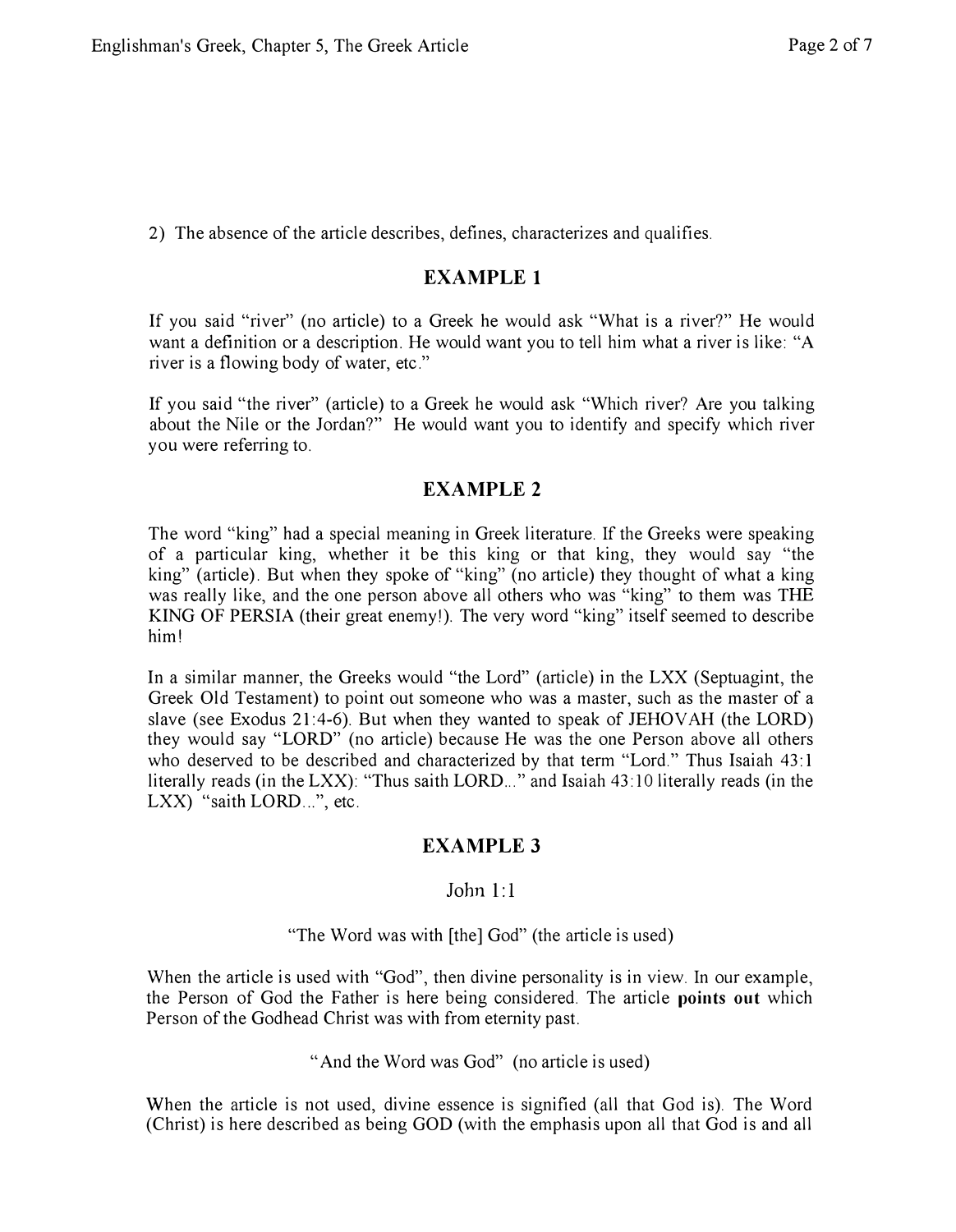that God is like). If the article had been used here, then the phrase would be theologically incorrect: "The Word was the God (God the Father)." This is false. Christ is not God the Father. He is a distinct Person of the Trinity--and He is God!

Compare John 1: 18--"God" (no article). God is here described as to His invisible character. He is defined as being the invisible God.

Jehovah's Witnesses wrongly translate John 1:1 as follows: "Originally the Word was, and the Word was with God, and the Word was a god" (New World Translation, 1960 edition, emphasis mine). In their Appendix they have an article explaining why they translate it this way and they quote from A Manual Grammar of the Greek New Testament by Dana and Mantey to justify their translation.

Julius Mantey, upon learning that he had been quoted, wrote a two page article showing that it is not proper to translate this verse as the Jehovah Witnesses had done. He entitled his article A Grossly Misleading Translation. Mantey skillfully explains the grammar of this verse and the significance of the absence of the Greek article in the last phrase of verse 1. Dr. Mantey's article is reproduced below in full:

## A GROSSLY MISLEADING TRANSLATION

John 1:1 which reads "In the beginning was the Word and the Word was with God and the Word was God," is shockingly mistranslated, "Originally the Word was, and the Word was with God, and the Word was a god," in a New World Translation of the Christian Greek Scriptures, published under the auspices of Jehovah's Witnesses.

Since my name is used and our Manual Graninar of the Greek New Testament is quoted on page 744 to seek to justify their translation, I am making this statement.

The translation suggested in our Grammar for the disputed passage is, "the Word was deity." Moffatt's rendering is "the Word was divine." Williams' translation is, "the Word was God himself." Each translation reflects the dominant idea in the Greek, For, whenever an article does not precede a noun in Greek, that noun can either be considered as emphasizing the character, nature, essence or quality of a person or thing, as thcos (God) docs in John 1:1, or it can be translated in certain contexts as indefinite, as they have done. But of all the scholars in the world, as far as we know, none have translated this verse as Jehovah's Witnesses have.

If the Greek article occurred with both Word and God in John 1:1 the implication would be that they are one and the same person, absolutely identical. But John affirmed that "the Word was with (the) God" (the definite article preceding each noun), and in so writing he indicated his belief that they were distinct and separate personalities. Then John next stated that the Word was God, i.e., of the same family or essence that characterizes the Creator. Or, in other words, that both are of the same nature, and that nature is the highest in existence, namely, divine.

Examples where the noun in the predicate does not have an article, as in the above verse, are: John 4:24, "God is spirit" (not  $\mathbf{\underline{a}}$  spirit; 1. John 4:16, "God is love" (not  $\mathbf{\underline{a}}$  love); and Matthew 13:39, "the reapers are angels," i.e., they are the type of beings known as angels. In each instance the noun in the predicate was used to describe some quality or characteristic of the subject, whether as to nature or type.

The apostle John in the context of the introduction to his gospel is pulling all the stops out of language to portray not only the deity of Christ but also His equality with the Father. He states that the Word was in the beginning, that He was with God, that He was God and that all creation came into existence through Him and that not even one thing exists which was not created by Christ. What else could be said that John did not say? In John 1: 18 he explained that Christ has been so intimate with the Father that He was in His bosom and that He came to earth to exhibit or portray God. But if we had no other statement from John except that which is found in John 14:9, "He that has seen me has seen the Father," that would be enough to satisfy the seeking soul that Christ and God are the same in essence and that both are divine and equal in nature.

Besides, the whole tenor of New Testament revelation points in this direction. Compare Paul's declaration in Colossians 1:19 for instance: "That all the divine fullness should dwell in Him," or the statement in Hebrews 1:3, "He is the reflection of God's glory and the perfect representation of His being, and continues to uphold the universe by His mighty word" (Williams' translation). And note the sweeping, cosmic claim recorded in Matthew  $28:19$ , "All authority has been given to me in heaven and on earth."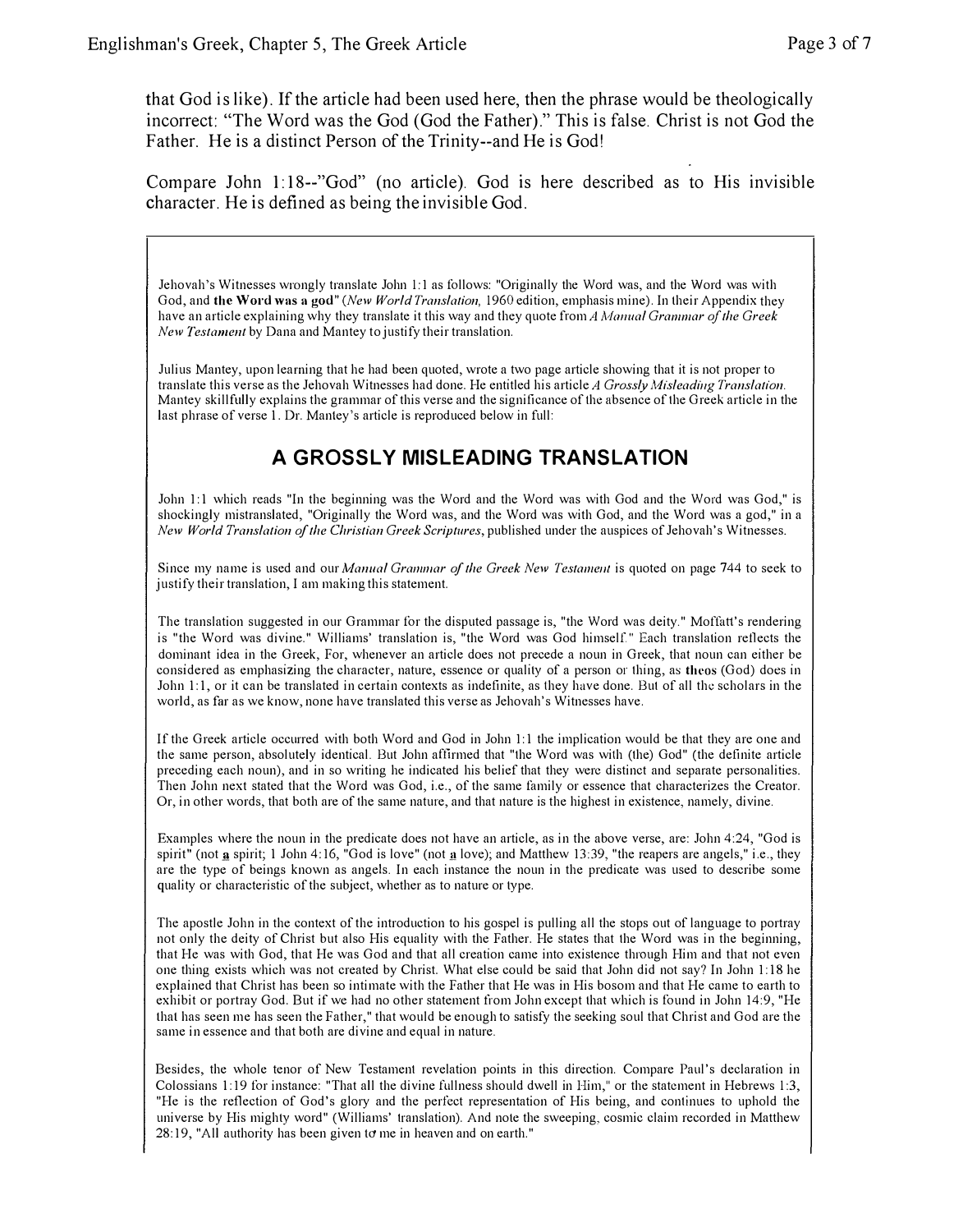And, if we contrast with that the belittling implication that Christ was only a god, do we not at once detect the discord? Does not such a conception conflict with the New Testament message both in whole and in part? Why, if John, in the midst of the idolatry of his day, had made such a statement would not the first century hearers and readers have gotten a totally inadequate picture of Christ who we believe is the Creator of the universe and the only Redeemer of humanity?

> Julius Robert Mantey, A.B., Th.D., Ph.D., D.D. Professor of Greek and New Testament Northern Baptist Theological Seminary Chicago, Illinois

## JA. THE ARTICLE OF PREVIOUS MENTION.

Often the article is used to refer back to something the writer has just mentioned. Here are some examples of this common usage of the article:

Matthew 1:24. "the angel of the Lord" (see  $v.20$ )

Ephesians 2:8 "the grace" (see v.5)

Revelation 5:2 "the book" (see v.1 )

James 2: 14. "Can the faith save him?" (What kind of faith is he talking about? See v.14a)

John 4:11 "the living water" (see  $v.10$ )

2 Timothy 4:2. "Preach the word." What "word" is he referring to? See 2 Timothy  $3:16.$ 

Revelation 15:6 "the seven angels" (see  $v.1$ )

## 4A. THE GRANVILLE SHARP RULE:

Two nouns connected by kai ( $k\alpha$ ), the first with the article and the second without it, are by the article identified as one and the same individual or class.

Example from English:

When I talk about the lettuce and the tomatoes, I am speaking about two groups (classes) of vegetables. But when I talk about the lettuce and tomatoes, I am speaking of mixed salad (they are both grouped together in one salad bowl!). This is not as apparent in English, but it is a confirmed rule in Greek (having been demonstrated in thousands of cases).

In many passages the Granville Sharp Rule is of great theological significance: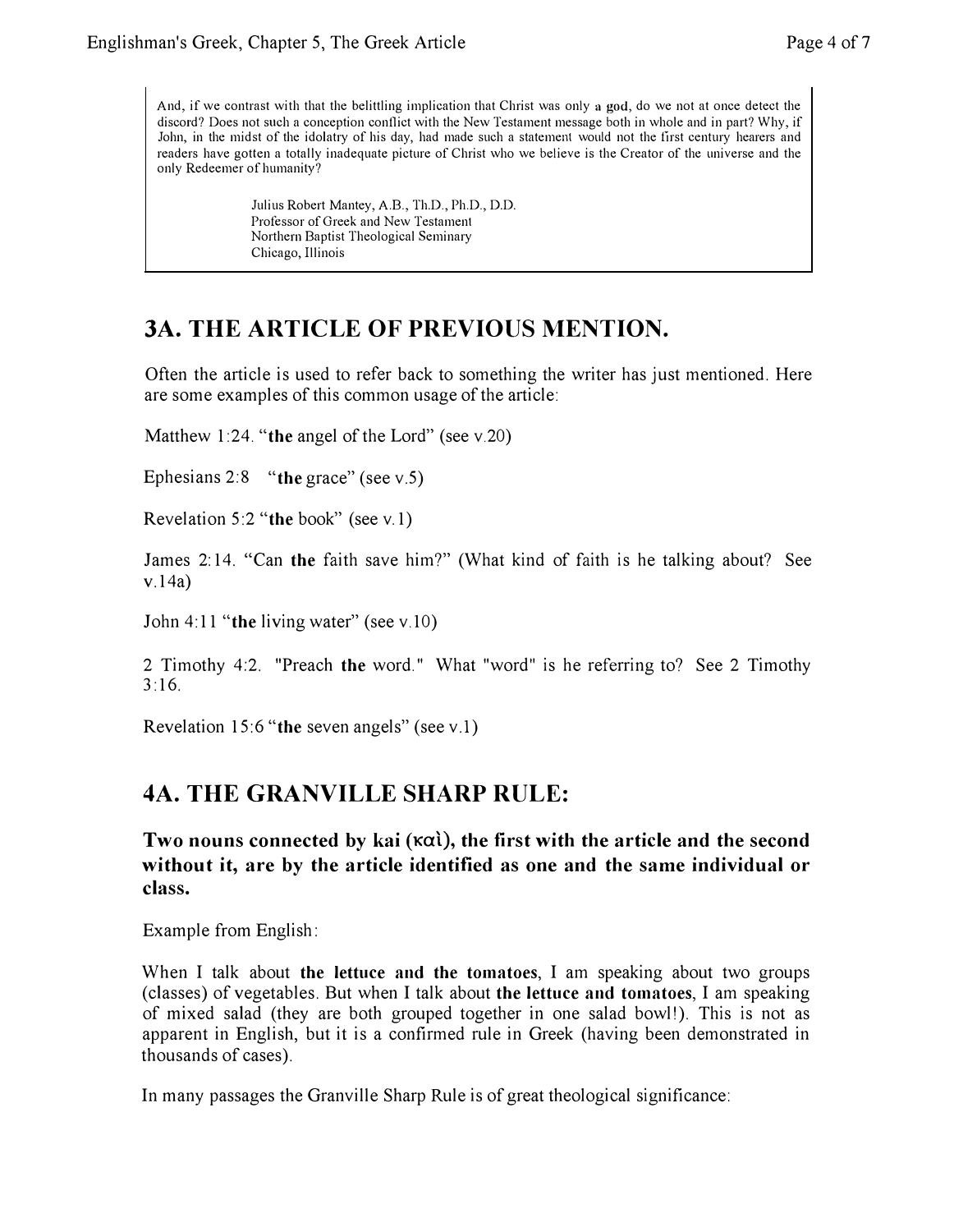#### THE DEITY OF CHRIST

Ephesians 5:5

2 Peter 1: 1

2 Timothy 4:1

2 Peter 1:2 (compare 3:18)

Titus  $2:13$ 

Jude 4

## SALVATION

Acts 20:21

## **ELECTION**

2 Peter 1:10 Acts 2:23

#### THE BIBLE

Luke 24:44

## DEATH FOR THE BELIEVER

Philippians 1:23

#### THE SECOND COMING

Matthew 24:3

#### Assignment (involving the G-S Rule):

1. Ephesians 4: 11. Who are these teachers? Can a man be gifted as a Pastor but not as a Teacher?

2. 1 Timothy 4:3. How is the believer described?

3. 1Peter2:25 . How is Christ described?

4. John 20:17. Why didn't the Lord say "our Father"?

5. Luke 11 :28. How can I qualify as a "blessed person"?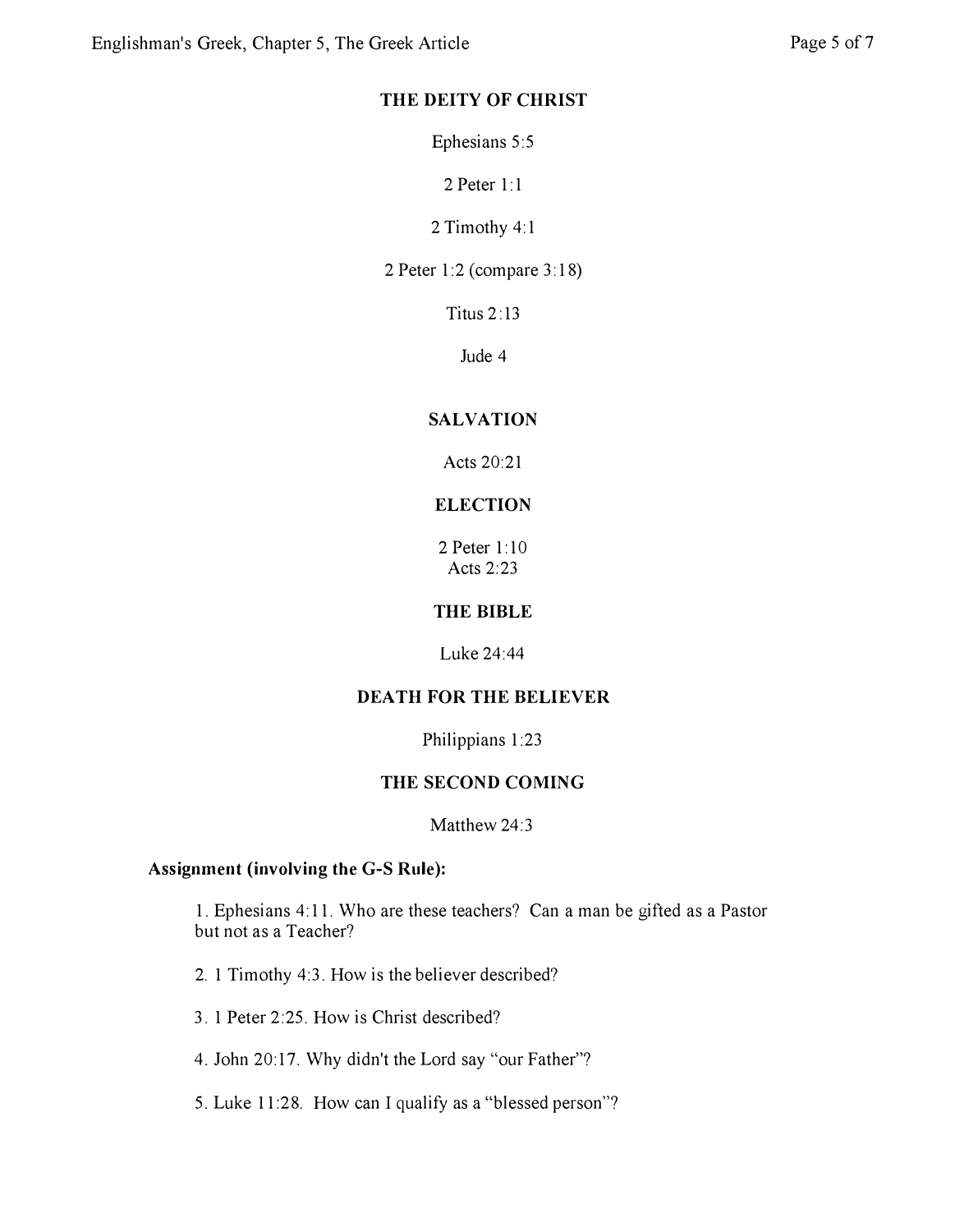6. Ephesians 2:20 and 3:5. Who were these prophets? Were they Old Testament prophets?

7. 1 John 2:4 and 2:9. Show how the person talked the talk but didn't walk the walk.

The following is a list of every place in the New Testament where the Granville Sharp Rule occurs. There are certain situations where the G-S rule is ambiguous and may not apply. In these situations, it may apply, but there is some degree of uncertainty as to whether it does. The reasons for such uncertainty are twofold:

1) Proper names--these sometimes take the article and sometimes do not. This will be indicated by an asterisk\* after the verse.

2) The use of connected nouns each with its Genitive (with such a complicated structure the rule may not apply). This will be indicated by a plus sign (+) after the verse.

In the following list, if you see an asterisk\* or a plus sign+ this indicates that the G-S rule may apply, but there is some degree of uncertainty as to whether it does apply. If you do not see an asterisk\* or a plus sign+ then this means that the G-S rule does apply and there is no uncertainty involved.

If there is a (2) after the verse, this indicates that the G-S rule is found two times in that one verse.

# The list of verses where the Granville Sharp Rule applies are found on the following page